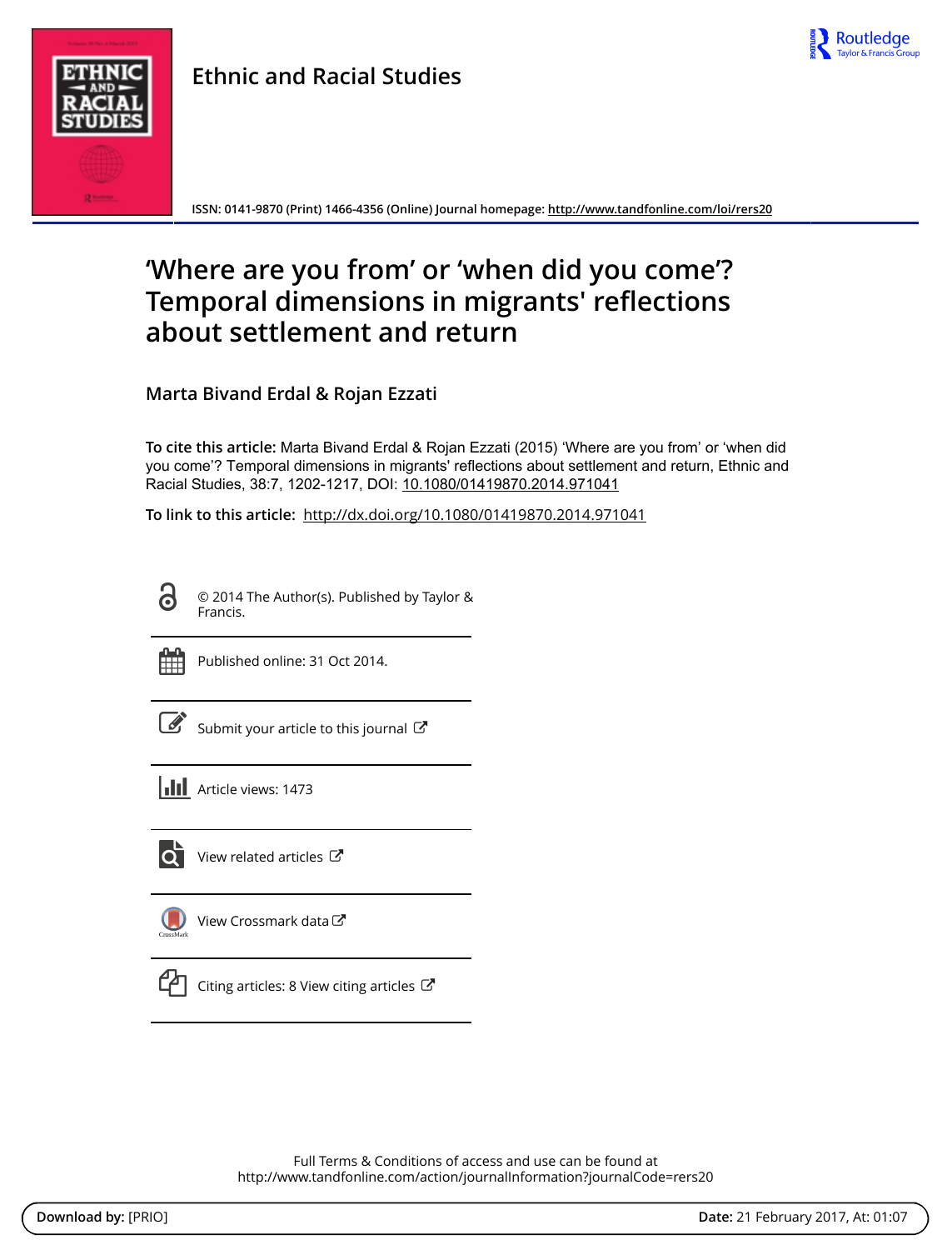## 'Where are you from' or 'when did you come'? Temporal dimensions in migrants' reflections about settlement and return

Marta Bivand Erdal and Rojan Ezzati

(Received 3 October 2013; accepted 18 September 2014)

In this article we explore the added value of foregrounding temporal dimensions in migration research. Age at the time of migration, length of stay in the country of settlement and individual life-cycle stages matter for migrants' settlement and return considerations. However, these factors are rarely put centre stage in analyses. We draw on data from sixty-seven informants with different country backgrounds, who had either immigrated recently, arrived as children, or were born in Norway. We find that the implications of temporal dimensions cut across national and ethnic backgrounds. Age at the time of migration and the relative proportion of life spent in the origin and in the settlement country play an important role in migrants' considerations about settlement and return; as does being single, a parent with small children, or retired. An approach foregrounding temporal dimensions thus reveals the changeability of considerations over time and highlights similarities and differences beyond ethnicity.

Keywords: time; age; life cycle; migration; settlement; return

### Introduction

How migrants relate to their country of origin and country of settlement changes over time, with implications for their considerations about settlement and return. In this article we foreground temporal dimensions and explore what the implications are for migration research.

The idea originates from our thinking about how to operationalize Steven Vertovec's [\(2007](#page-16-0)) 'super-diversity' concept for a project on return migration from Norway and the UK: 'Possibilities and realities of return migration' (PREMIG). While five of our project's case studies were defined based on the country of origin of informants, we wanted to include a sixth case study on migrants with different national backgrounds. It was thus necessary to define this case around other variables – but which? We decided to adopt a temporal approach, where Ezzati conducted semi-structured interviews and focus groups with migrants who had come to Norway either *recently*, in the past seven years, or *as children*, before their fourteenth birthday. Erdal collected data for two of the country-of-origin-specific case studies within the project: people who had migrated, or had parents who had migrated, to Norway from Pakistan and Poland.



 $\sum_{\text{Baylor } \text{A Francis Gr}}$ Taylor & Francis Group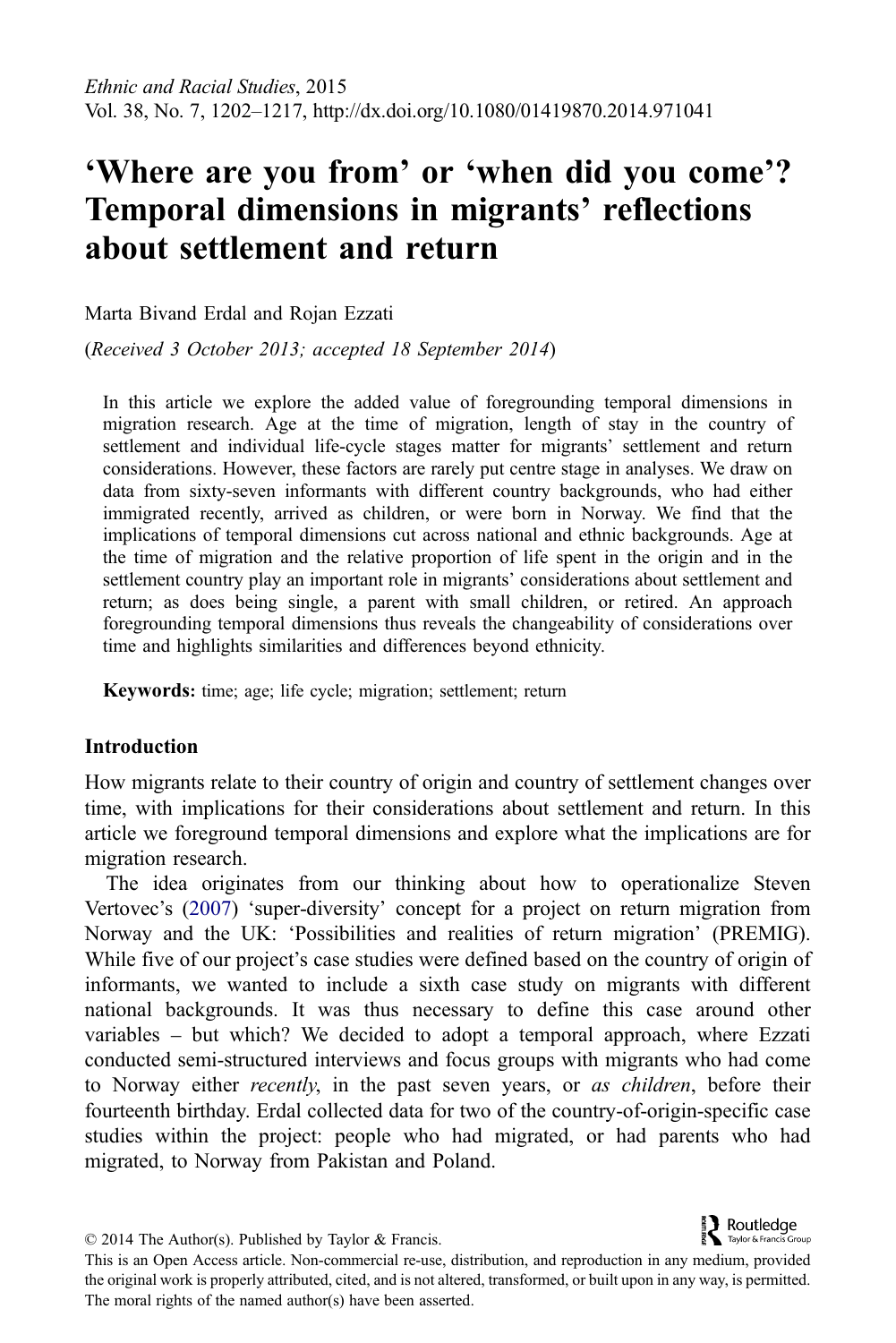During data collection, it became apparent that there were many shared patterns across the two 'nationally' defined cases and the 'super-diversity' case – along temporal dimensions. Hence the idea for this article, where we pull out informant data for all those who had come to Norway *recently* (in the past seven years) and those who had come *as children* (before their fourteenth birthday) from the Pakistan and Poland cases, and combine them with data from the mixed national background case. In addition, we have included the informants in the Polish and Pakistani cases who were born in Norway to immigrant parents, as complementary to our data on those arriving before their fourteenth birthday. Keeping temporal dimensions homogenous in our joint data set, in this article we ask: how does length of stay in the country of settlement, age at the time of migration and life-cycle stages influence migrants' and descendants' considerations about settlement and return?

We begin by discussing the interrelation between time and migration, which has led to the analysis along temporal dimensions in this paper. We proceed with a section presenting the empirical context and data that the article is based on – semi-structured interviews and focus groups in Norway with migrants and descendants of migrants. In the sections that follow we analyse our data along the temporal dimensions of length of stay in the country of settlement, age at the time of migration and individual lifecycle stages, proposing the implications of foregrounding temporal dimensions for research in relation to each of these.

#### Time and migration

In academic fields such as demography, operationalizing aspects of time for analysis are common. These include a focus on age, time periods, cohorts, births and deaths (Carling [2008\)](#page-14-0). In much research on integration and transnationalism, how time interacts with social and cultural identity formation when it comes to settlement and ties with the origin country is a significant backdrop (see e.g. Carling and Pettersen [2014;](#page-14-0) Erdal and Oeppen [2013](#page-14-0); Levitt and Glick Schiller [2004;](#page-15-0) Reynolds [2010](#page-16-0); Snel, Engbersen, and Leerkes [2006\)](#page-16-0). Time is also central in the changing perspectives on the desire to return (Elchardus et al. 1987 in Cwerner [2001,](#page-14-0) 12–13). However, despite the multiple ways in which time and migration are intertwined, temporal dimensions are rarely fully incorporated into theorizations of migration processes (Cwerner [2001\)](#page-14-0). Although migration researchers acknowledge temporal dimensions as significant for understanding migration processes, these are often integrated as part of analysis foregrounding other themes, such as identity formation, access to the labour market in countries of settlement, or sustained transnational ties. Exceptions include the study of migrants' descendants (Levitt [2009\)](#page-15-0) and of the significance of life-cycle stages for migration processes (see e.g. Plane and Jurjevich [2009;](#page-15-0) Rumbaut [2004](#page-16-0)). By and large, however, in migration research it is common to sample and analyse data along national dimensions. Studies can, for example, be on migrants with the same country of origin background in a given country of settlement, sometimes in comparison to other countries of origin or settlement. They may focus on questions such as 'Which migrant groups are the best integrated in *country*  $x$ ? or 'Are people returning to country z, now that the war has ended?'.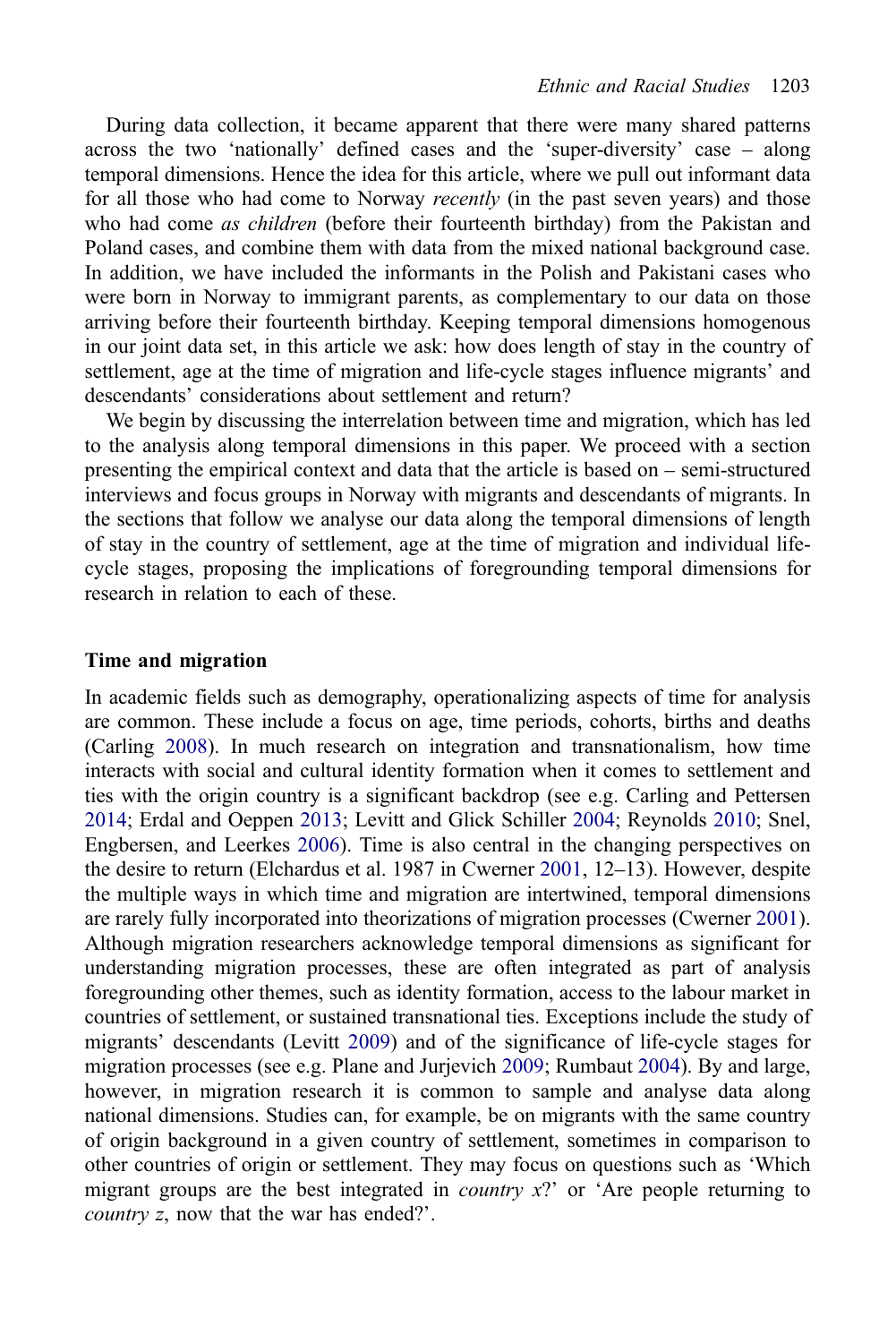#### 1204 M.B. Erdal and R. Ezzati

While approaches to migration research foregrounding national dimensions obviously provide important insights, they risk overshadowing shared patterns across national backgrounds. In this article we analyse patterns through a temporal lens. With this, our aim is to allow country-of-origin-related factors to emerge as part of the picture, alongside other important characteristics such as gender or class, rather than assuming when and how country-of-origin-related factors are of significance. By using a temporal lens it becomes clear that our informants share many similarities along temporal dimensions, across national origins. Similarly, if we had analysed our data through a gender-focused lens, we would likely find shared patterns across national origins, foregrounding gender-specific elements, but not ignoring the relevance of country of origin, class, or indeed temporal dimensions.

Alternatives to 'the national' for sampling purposes, as well as in analysis, are increasingly being tried out, for example focusing on young adult migrants (Fangen, Johansson, and Hammarén [2012\)](#page-14-0) or on territorial units such as neighbourhoods (Alghasi, Eide, and Eriksen [2012;](#page-14-0) Vertovec [2007](#page-16-0)). Diversifying sampling units and lenses of analysis in the study of migration processes is a step towards moving beyond 'methodological nationalism' (Wimmer and Glick Schiller [2002](#page-16-0)). The challenges of methodological nationalism have in particular been apparent in the context of problem-oriented perspectives on immigration from the Global South to the Global North in general, and to Europe in particular. However, it is important to situate these debates within the broader field of migration studies, including internal migration, as well as North to South migration, such as retirement migration from the north of Europe to countries like Spain. For instance, sampling based on 'cohorts of retirees' from northern Europe residing in the south of Europe brings out similarities (and differences) in transnational ties – across countries of origin (Gustafson [2008\)](#page-15-0). Furthermore, temporal dimensions, such as length of stay, age at the time of migration and life-cycle stages, are as significant for understanding migration processes and outcomes internally as they are internationally, underlining the underestimated similarities between internal and international migration (King and Skeldon [2010](#page-15-0)).

Time can be measured in a linear way, for instance starting with year of arrival until the present year, which produces a figure for the length of stay in the country of settlement. In its own right, the length of stay is likely to affect migration processes and outcomes, such as settlement and return intentions. Time-related characteristics such as age (Vertovec [2007](#page-16-0), 1041) and individuals' life-cycle stages (Carling [2008](#page-14-0)) are of great importance for understanding migration processes and outcomes. In this article we show how a temporal approach is particularly fruitful for the study of the changing ways in which migrants and descendants reflect on settlement processes and the possibility of return.

#### Empirical data and context

Our combined data set includes a total of sixty-seven informants, with semi-structured interviews and focus group discussions in the two largest cities in Norway (Oslo and Bergen) over the period of February to October 2012. The composition of the data set is similar to that of the migrant population in Norway – many smaller groups with the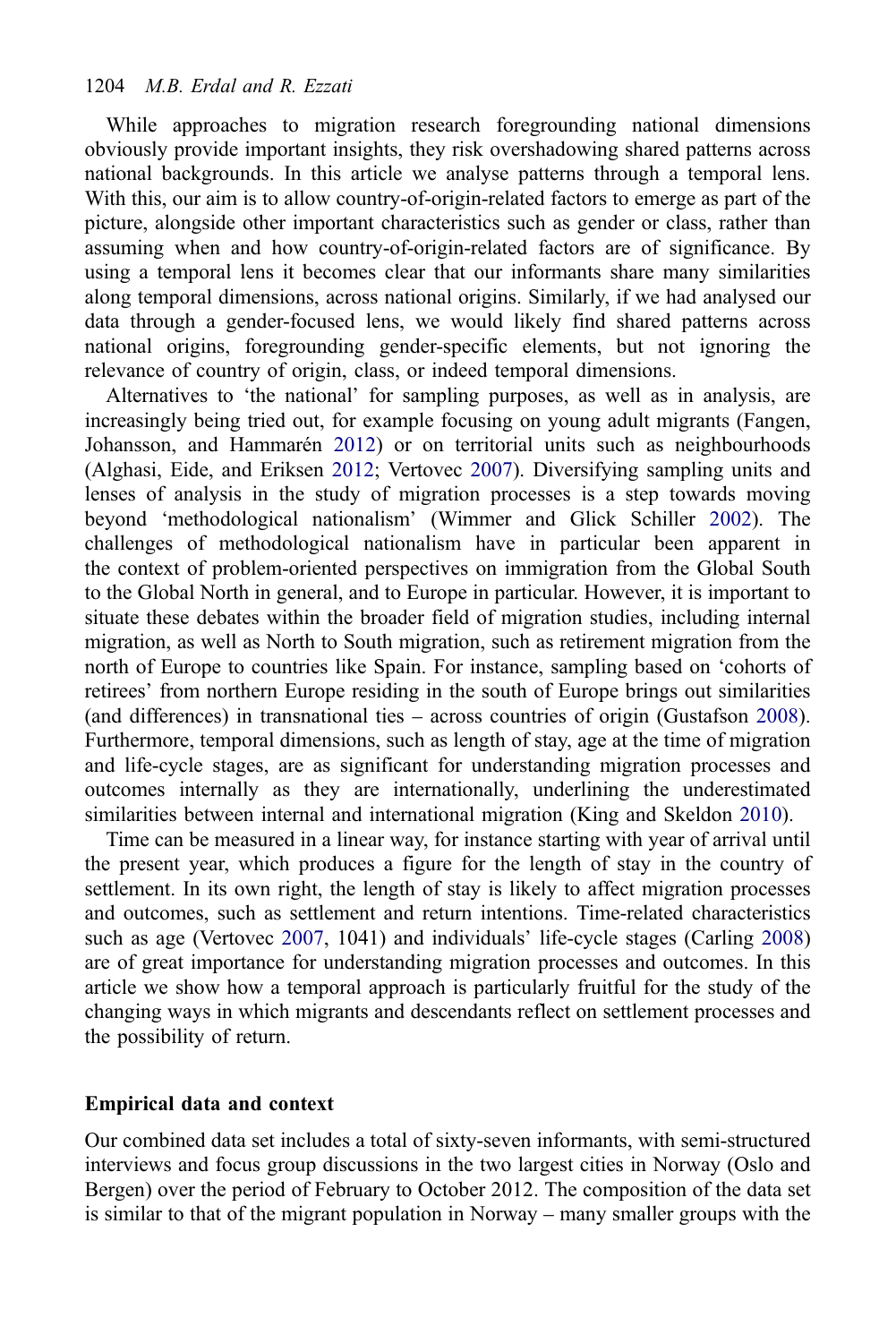same national origin and a few larger ones, migrants of Pakistani and Polish origin constituting two of the largest.

Norway's immigration history has changed significantly over a relatively short period of time (Brochmann and Kjeldstadli [2008](#page-14-0)), leading to developments that are similar to those seen in traditional immigration countries such as the UK (Vertovec [2007\)](#page-16-0). According to Statistics Norway (Population Statistics [2013\)](#page-15-0), in January 2013, the immigrant population in Norway constituted 593,321 – where 'immigrants' are defined as those born abroad to two foreign-born parents. The great majority of this population has a European background; the largest immigrant groups in 2013 were Poles, Swedes and Lithuanians. An additional 117,144 people are descendants of immigrants – born in Norway to two immigrant parents. In 2013, immigrants and their descendants constituted 14% of the Norwegian population, originating from more than 200 countries. There are major differences in the contexts from which migrants in Norway originate, ranging from regions marked by political instability and insecurity to countries affected by the global financial crisis.

Immigration from Pakistan and Poland represent two major shifts in the Norwegian immigration history. Pakistanis were among the first non-Europeans to arrive to Norway. They came as labour migrants from the 1960s onwards, followed by family reunification from the mid-1970s. The Polish immigration followed a similar pattern following the 2004 EU enlargement, quickly surpassing the Pakistanis as the (until then) largest immigrant group from outside Western Europe. In 2013, the plurality of immigrant descendants in Norway was of Pakistani origin, whereas the plurality of individuals having immigrated to Norway between the ages of zero to twenty-four was of Polish origin (Dzamarija [2010,](#page-14-0) 15). This variation provides interesting grounds for analysis along temporal dimensions.

Our combined data set includes thirty informants who have immigrated to Norway as adults in the past seven years, twenty who came to Norway during childhood before their fourteenth birthday, and twelve who were born in Norway to two immigrant parents. We recruited most of the informants through our extended networks, making use of snowballing where possible, and adding different recruitment strategies when necessary. A reflective and conscious use of our positionalities was integral (Carling, Erdal, and Ezzati [2014](#page-14-0)), both to recruitment and to conducting interviews and focus groups. We have collected data with great variation in terms of age (ranging from twenty-two to fifty-six years) and life-cycle stage (from single students to married, some with young children). The education level ranges from completed primary school to completed PhD degree. The informants' grounds for immigration were also mixed: refugee status, student migration, family formation, family reunification and labour migration – including high-skilled experts, professionals and workers in low-skilled employment.

When discussing the three temporal dimensions in the sections that follow, we provide the informants' gender, origin country and age at the time of the interview or focus group (referred to in parentheses) to enable the reader to assess the bearing of each on our analysis.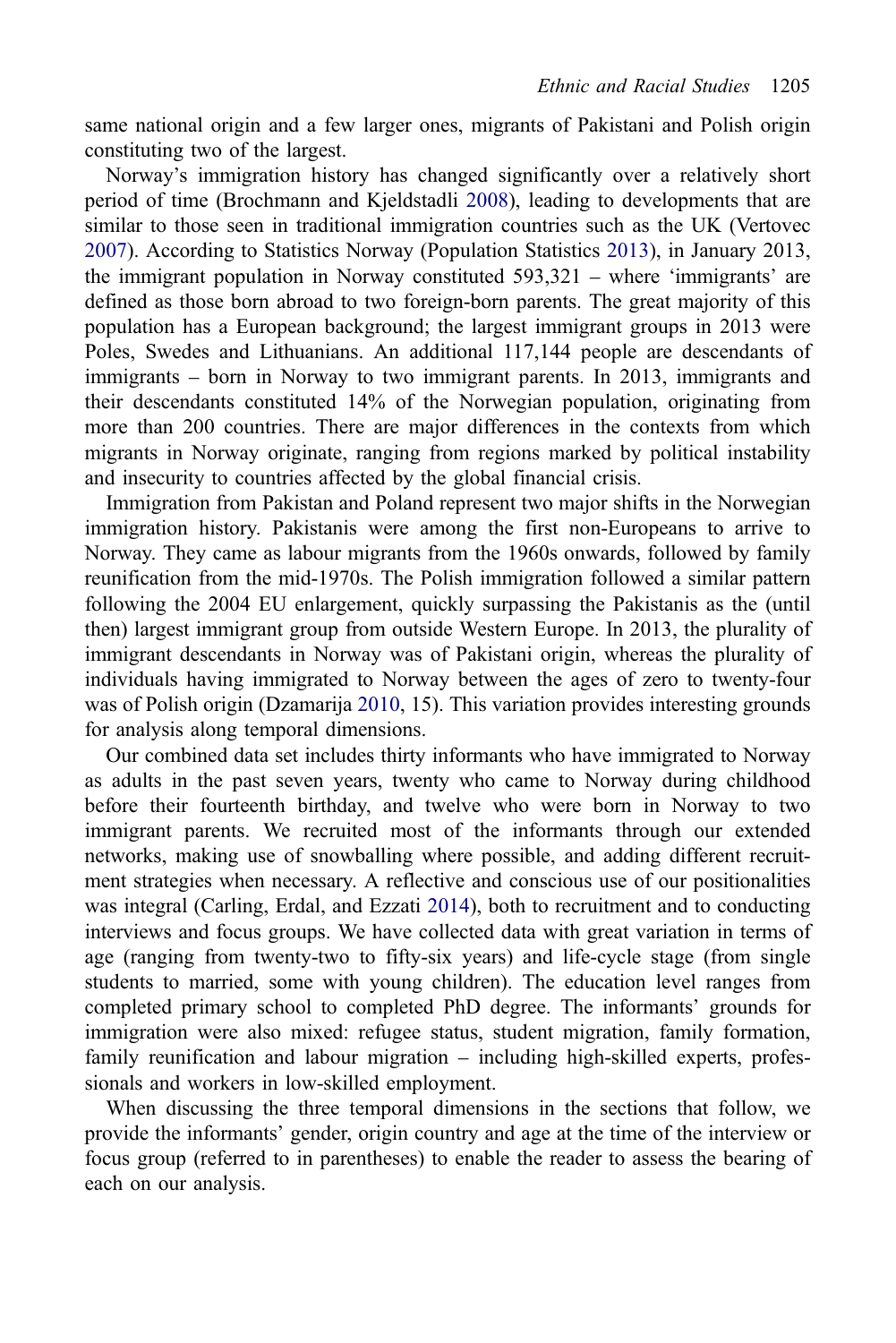#### Length of stay in country of settlement

The experiences of the recently arrived migrants in our data highlight the different steps involved in the initial settling process: learning the language, finding a job, getting to know the cultural codes. Each of these steps is experienced differently from one person to another. Learning the language, for example, is not as vital for a professional expatriate who has been hired for a limited period of time as it is for finding a job for instance in a shop or in child care. Some may also experience learning the language as a first step towards feeling more at home in the country in which they have arrived, as illustrated by one of our female informants (twenty-nine) who had migrated from Brazil:

In my first months here, I did feel a bit alienated because I couldn't… figure out what's happening just by listening to people. Then you feel like a stranger, even more. You feel like an alien, so to speak. And then, I was wondering if, once you overcome that barrier and you are fluent, if that changes your perception of being an alien or not.

In the focus group discussion, another female participant (thirty-four), who had migrated from Germany five years earlier and spoke Norwegian well, voiced contrasting views:

I still have this education from another place, and I've grown up in another place, and we did things differently. So sometimes, you just are [a stranger] because... you've grown up in a different society. But that doesn't mean I don't feel at home or something, it just means that I'm doing things in a different way.

The interaction between the two focus group participants illustrates the changing ideas of belonging over time. The first informant, who had spent about a year in Norway, is hoping to feel less like a stranger once she has learned Norwegian. The second informant has, based on her own experience, come to the conclusion that she does feel 'different', despite speaking the language and feeling at home in Norway.

As recently arrived migrants go through different steps of the initial settling process, individual experiences shape their thoughts on settlement and return. However, this does not necessarily result in a final decision to stay or to return. Migrants weigh the pros and cons of settlement and return in constantly evolving reflections on opportunities and a sense of belonging 'here' and 'there'. A male informant (thirtyone) told us that when he first moved to join his Norwegian girlfriend, they both thought that they would move back to Australia after a year or two. Four years later, they had no immediate plan of moving back. He explained that they both had jobs that they liked, had established new networks of friends in Norway and were 'happy here at the moment'. While he described how they still fitted into their old circle of friends in Australia when they went back to visit, he could see how that might change over time as both parties continued to live their lives in geographically distanced places. He explained that if they were to move back, 'there would obviously be challenges in trying to fit in', especially when being used to 'the Norwegian working life and culture, which is similar, but different'. With this, the informant brought up factors that change over time in his (and his girlfriend's) considerations of returning to Australia, namely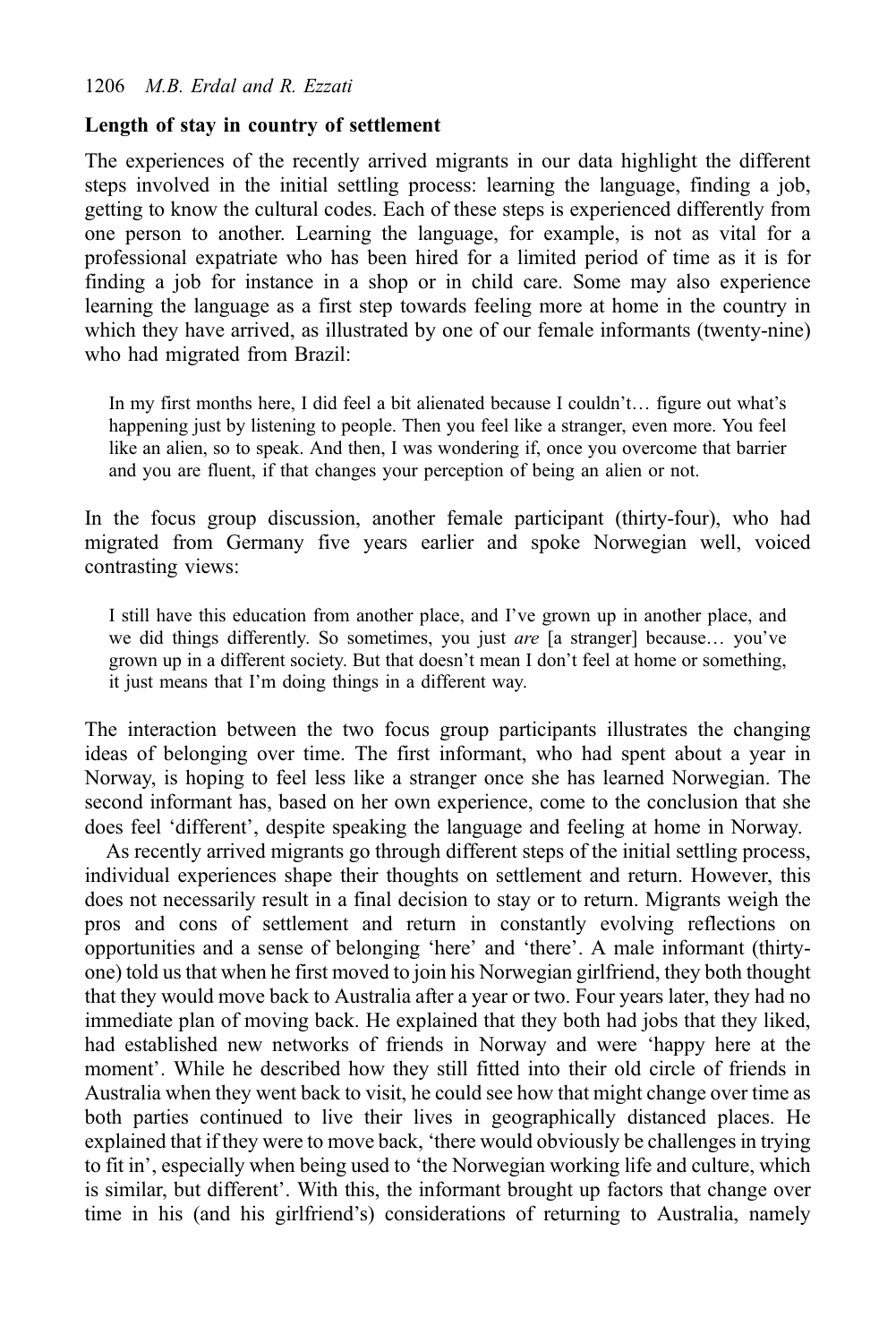growing apart from their networks in Australia, reinforcing new networks in Norway and becoming increasingly accustomed to Norwegian working life and culture.

A focus group discussion with recently arrived Polish construction workers further exemplifies the fluidity of migration decisions: while these men worked under the assumption that they were in Norway temporarily, they did not make a decision to leave, or to stay. One man (thirty-one) explained: 'I'm going back at the end of the year… It's always "till the summer", "till end of the year", "just for another year"…' In this focus group it was evident that this state of limbo was perpetuated by a combination of lack of opportunities at a professional and a personal level. They lacked sufficient professional opportunities in Norway and simultaneously they lacked possibilities to move their family to Norway. The latter was either due to the men's own hesitance or their wives' unwillingness to move to Norway, in some cases added to by other family circumstances. These men described their position as similar to that of sailors: temporary sojourners always returning to port, but leaving again each time. While return was the only option that they were considering, they did not actually intend to realize permanent return in a short-term perspective.

In many cases, however, families do join recent arrivals in Norway. Some had always seen the planned short-term migration as a possible first step towards family migration. Others had not previously considered this option but as a result of distance between family members, as well as economic realities, the nature of the migration project had changed over time. With families settling, property being bought and children integrating into the school system, return becomes a more distant prospect, postponed into the future. A woman (forty-four) who had migrated from Poland six years prior to the interview explained her thoughts on return:

We have invested so much here now, my husband has a good job, I have a job, and our sons are doing well at school… No, we aren't going back anytime soon. Our lives are here now. Maybe sometime in the future, you know…

This quote exemplifies how initial return intentions may be postponed 'until the children grow older', 'until I retire', 'until my grandchildren are old enough to travel with me'. It may well be a matter of 'staying here for now, and see what the future brings'. The *possibility* of return is very important to some, not least at an emotional level (Razum, Sahin-Hodoglugil, and Polit [2005\)](#page-15-0). Thus, many migrants do not rule it out. In a study in Norway, for example, six out of ten surveyed migrants and migrant descendants either intended to return or were 'undecided' (Blom and Henriksen [2008\)](#page-14-0).

As the above indicates, migrants' reflections on the possibility of return – their 'return intentions' –are ambivalent and change over time (Hughes and Allen [2010;](#page-15-0) Jones and de la Torre [2011](#page-15-0)). Initial return intentions often do not match with actual return migration behaviour (Cassarino [2004](#page-14-0)). The famous phrase 'the myth of return' (Anwar [1979](#page-14-0)) has proven valid for migrant populations both from non-conflict and conflict settings.

Previous studies have shown that return migration is typically more likely to happen for migrants with a shorter length of stay than for those with a longer length of stay in the country of settlement. These studies suggest that the chance of migrants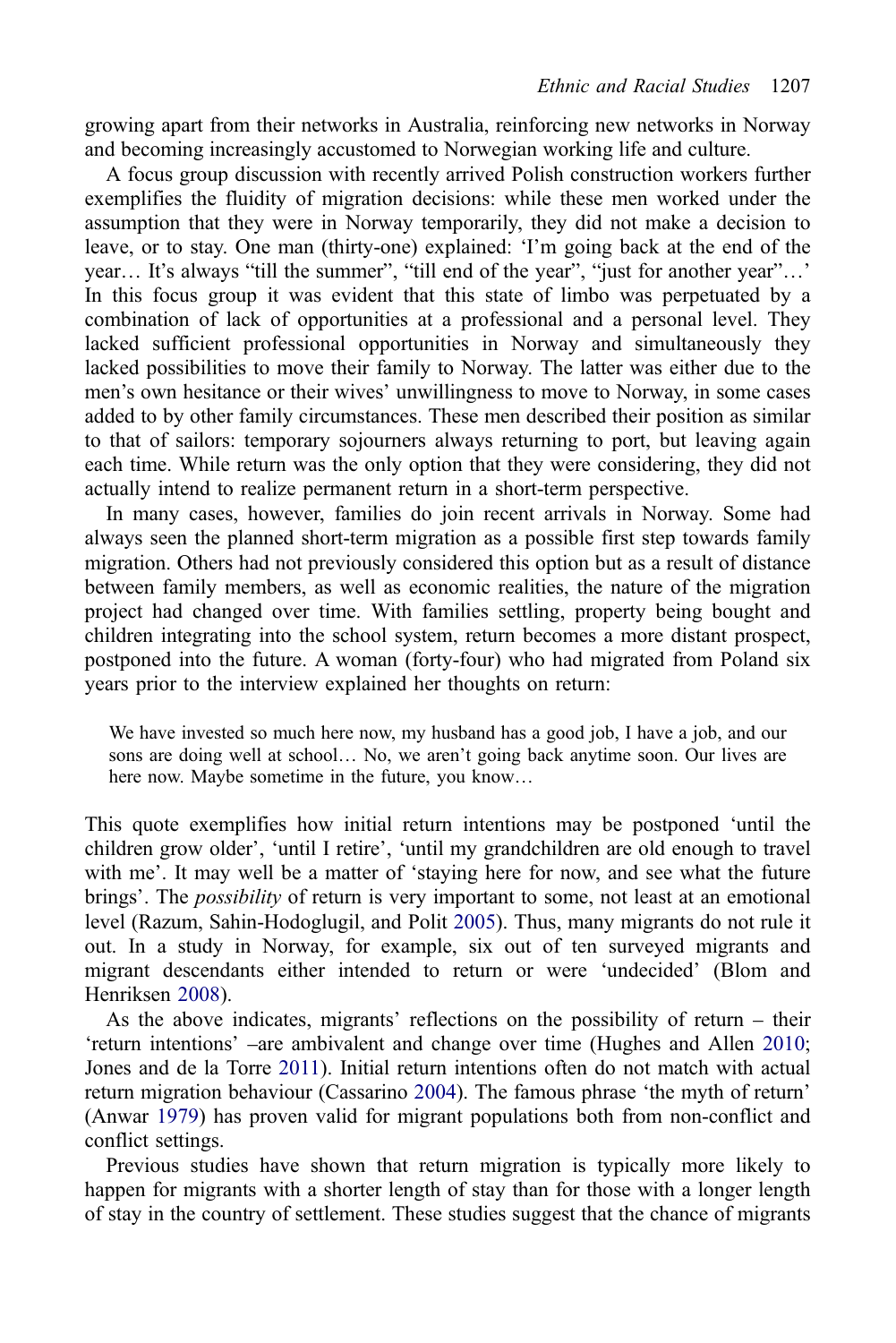returning or moving to another country is greater a couple of years after migration, and for a few years, perhaps up to ten years of stay, in the country of settlement (Tysse and Keilman [1998;](#page-16-0) Van Liempt [2011\)](#page-16-0). As time passes, for most migrants return becomes a more distant prospect linked to, for example, retirement (Hunter [2011](#page-15-0)) or extraordinary situations. Even when permanent return is out of the question, saying so can be emotionally challenging, as reflected in research on return intentions among migrants (Erdal [2012\)](#page-14-0).

Analysis along temporal dimensions brings out the changeability of migrants' return and settlement considerations over time. The longer you stay, the more invested you become in the settlement country, and the more distant plans for return to the origin country become. For considerations about settlement and return, a length of stay of one, three or five years may produce dramatically different outcomes. However, these are not always linear processes; considerations about settlement and return can always take new turns. Yet, the fact that length of stay affects settlement and return considerations is true across different countries of origin, for men and women, of different professions. The implication is that the length of time spent in the settlement country may well matter more than the individual's country of origin. The same applies for the significance of age at the time of migration, as we explain further below.

#### Age at the time of migration

In our data we see that those who arrive to the country of settlement later in life are more vulnerable to the adaptation process, compared to both those arriving as children and to descendants of migrants. The older migrants' reflections on return vary, but the idea of it often remains important at an emotional level.

A young man (twenty-eight) explained with reference to his parents and grandparents who had also migrated to Norway:

After all, they [the older generations] grew up there, we didn't. … She [my grandmother] has lived in Bosnia for sixty years, while I lived there for seven. So of course it influences her to a much greater degree, it's much more difficult to let go of it and change when you're sixty when you come here.

Similarly, a woman (forty-two) who came from Poland in her mid-thirties reflected about how she still felt that Poland was home, while her children, now aged nineteen and sixteen, were more at home in Norway. For her, the important formative years of youth and of establishing a family were in Poland, and memories of Poland were with her, as was a clear longing for her friends and family. This echoes the reflections that a man (thirty-four) of Pakistani origin had about his father, who had come to Norway in the 1970s as a young man. The father, now retired, lived in Pakistan six months a year and in Norway for the remaining six, finally being able to spend more time in Pakistan and in his childhood home and village. For the son, Pakistan was in some ways an important place, but not somewhere he would consider living.

When migrating at a young age, a time span of a few years can make a major difference. For example, a woman (twenty-six) who had left Russia at the age of six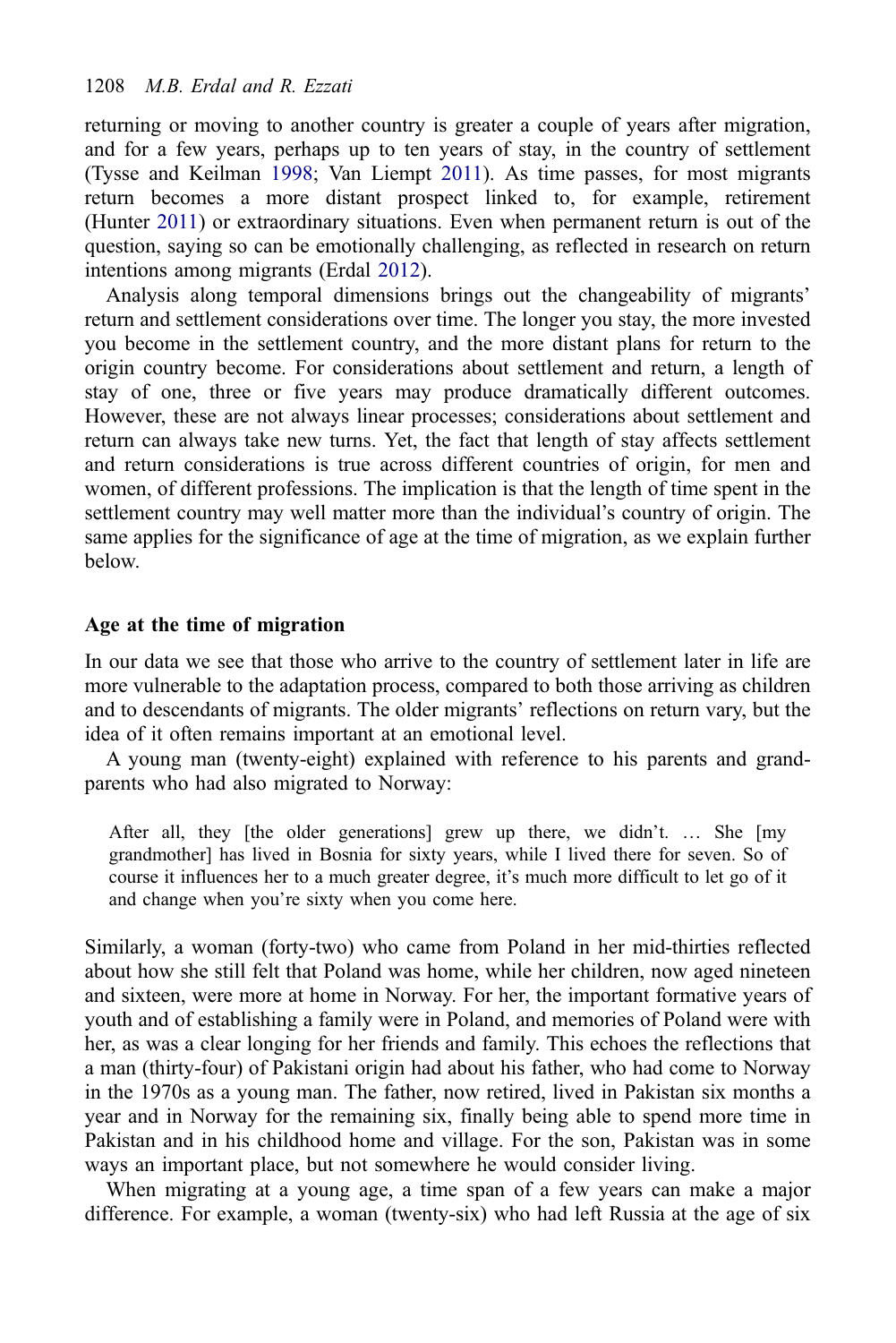explained that, growing up, she hardly had any friends with a migrant background. By contrast, her older brother, who had arrived when he was eighteen (a few years after her), only had Russian-speaking friends in Norway. She explained: 'He was pretty much grown up by the time he came here. So he much more fitted into Russian groups.' After a few years in Norway, her brother moved back to Russia. She herself had been determined that she would never want to move back to Russia since she visited when she was fourteen (the only time since she had left) and realized that she 'wasn't Russian anymore'.

For the child migrants who had memories of living in their countries of origin, the importance of when they came as opposed to where they came from was particularly evident. They had their own versions of stories to tell, even if from a child's perspective. Their stories included escaping from a conflict setting or remaining in the origin country while their father worked abroad, as well as first impressions of the country of settlement. In some cases these experiences made feelings towards both their country of origin and country of settlement ambivalent. One woman (forty-two) described what she referred to as an identity crisis at the age of fourteen, three years after she left Vietnam. When confronted with some discriminatory episodes in Norway, she started questioning why she had left Vietnam. Based on memories of life in Vietnam, she started thinking that she would prefer to live in her 'own country'. But when she returned to visit at the age of eighteen, she realized that she would never want to live in Vietnam again:

You have a completely different vision of things; you have grown up in Norway, learned another culture. So I don't feel as part of the [Vietnamese] culture, even though the language is there. I understand and I'm not different, body-wise and language-wise. But I feel… I simply feel like I'm in a foreign country when I'm down there.

Similarly, a woman (twenty-two) who had emigrated from Morocco at the age of nine had experienced difficulties entering the labour market in Norway, which she linked to her ethnic background. However, while she described a feeling of 'coming home' on her visits to Morocco, they were also a reminder that she could never live there. The access to education, work opportunities, gender equality and freedom that she was used to in Norway were simply not compatible to an imagined life there. After these reminders over a few weeks, the feeling of 'coming home' was equally present on her return to Norway.

Following from the above, we see a continuum where the older you are at the time of migration, the more attachments you have to your country of origin. Depending on 'whether they immigrated during early, middle, or older adulthood', adult migrants' settlement processes can vary significantly, not least due to the life-cycle situation that each individual is in (Rumbaut [2004,](#page-16-0) 1166). The older one is at the time of arrival, the shorter time one has spent in the settlement country relative to the origin country, and by implication, the more memories from, attachments to and relationships in, the origin country. By contrast, the younger at the time of migration, the more likely one is to gain life-shaping experiences in the country of settlement (Henriksen [2009\)](#page-15-0). Hence, the relative proportion of life spent in the country of origin versus settlement has consequences for transnational ties, return intentions and settlement processes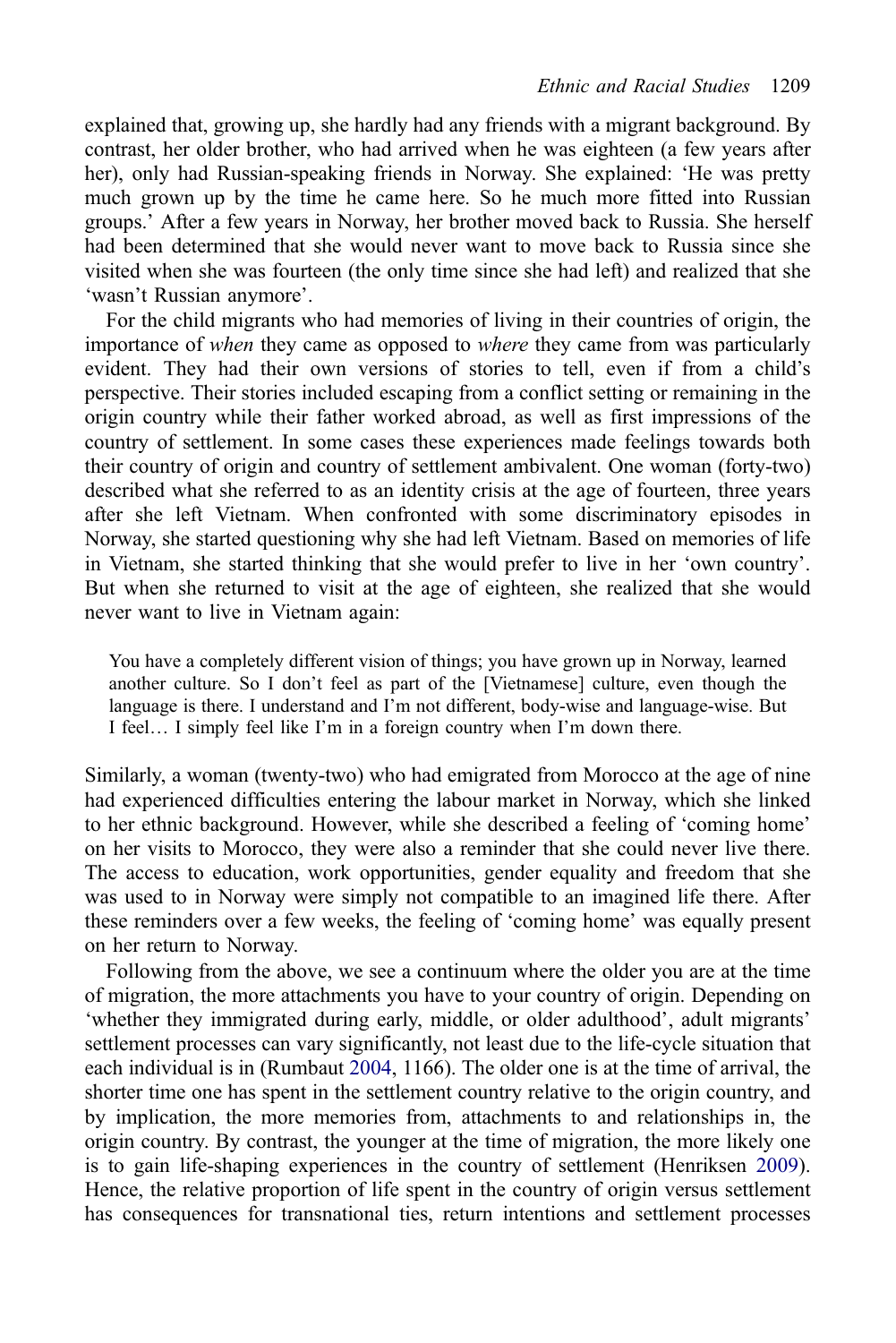(Rumbaut [2004](#page-16-0)). This is apparent in that migrants arriving as children, often referred to as the '1.5 generation' (Kasinitz et al. [2002](#page-15-0)) and descendants of migrants generally have weaker transnational ties than adult migrants (Reynolds [2010\)](#page-16-0), or in some cases different kinds of transnational ties. Our analysis along the age continuum illustrates that how old the person is at the time of migration is important in reflections about settlement and return. Age matters across national and ethnic background, as well as across gender, class and religion. Age at the time of migration is a fixed characteristic. Although relative proportions of life spent in the country of origin and settlement change, how old you were at migration, your memories, experiences and relationships prior to migration remain with you.

More so than older migrants, migrants arriving as children, as well as descendants of migrants, feel at home in their country of settlement, although their sense of belonging and identity often remains dual and in some cases ambivalent (Erdal [2013;](#page-14-0) Kivisto and La Vecchia-Mikkola [2013\)](#page-15-0). While we find significant variations in adult migrants' reflections on settlement and return, the pattern among those who came as children or were born in Norway is clear: despite emotional attachment and varying transnational ties to their country of origin, there is generally no intention of permanent return. Having spent their entire or most of their lives in Norway, 'returning' to a life that they are no longer, or never have been, accustomed to, is difficult to imagine. Arguably, then, the inclusion of migrants who arrived as children and descendants of migrants in the study of return intentions stems more from a 'return bias' than it does from empirical patterns of return. Return migration among children of migrants is relatively rare. 'Ethnic' or 'ancestral' return, as in for example the cases of the Japanese-Brazilian (Tsuda [2003\)](#page-16-0) or of the Greek-Cypriot, are among the exceptions, referred to as 'counter-diasporic' migration (King and Christou [2010\)](#page-15-0).

Given the differences along the continuum of age and their links to considerations on settlement and return, we question the common distinction made between migrants arriving as children and descendants of migrants, implicit in the focus on the 'second generation' in much migration research. All children immigrating to Norway before the age of six would enter the education system from the first grade, just like any children born in Norway. For older children, integrating into the school system is significant for their future prospects as part of social adaptation (Michail [2009\)](#page-15-0). Children and youth adapt and integrate differently from adults as they tend to make new friends and learn the language more quickly. These are experiences that both migrants arriving as children and descendants of migrants share. Frequently they are neither seen, nor do they feel, completely as 'migrants' or as 'locals'. Our informants shared, to different degrees, experiences of in-betweenness in their everyday lives and in their sense of belonging. We thus find that age at migration and whether children are old enough to have independent memories of their lives in the origin country, provides better opportunities for distinction than differentiating between those arriving as children ('migrants') and descendants of migrants ('second generation'). This is a common-sense realization, yet one that is not accounted for in the ways in which statistics on immigrant populations are reported, nor in a systematic way in policy approaches to societal inclusion. Conceptually, the blurring boundaries between 'migrants' and 'second generation' also challenge the ways in which categories are used in migration research.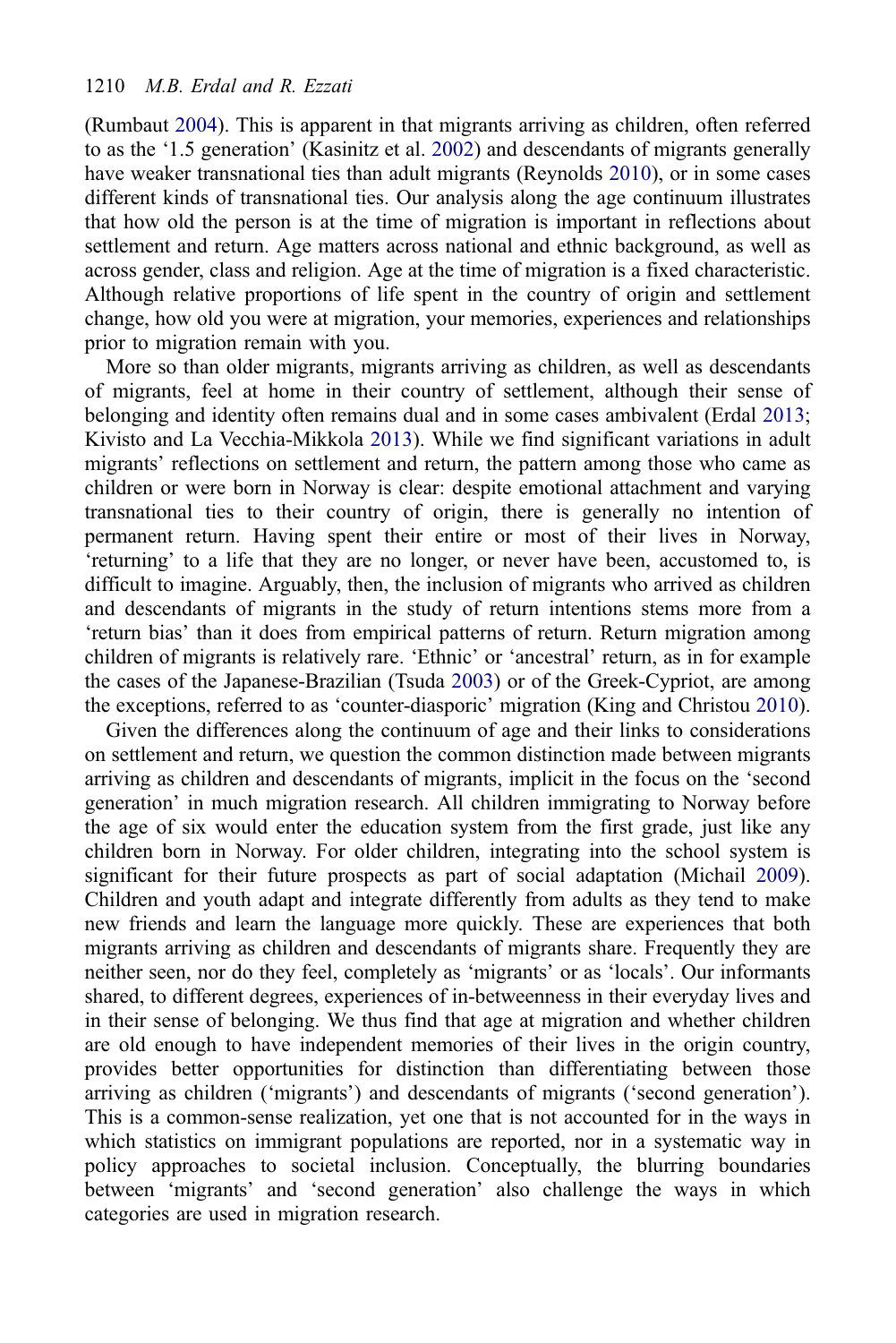Age at the time of migration interacts with the temporal dimension that we discuss in the next section, namely life-cycle stages.

#### Life-cycle stages

When we in our seven focus groups asked participants to write down three to five keywords on important factors in their considerations of settlement and return, and range these according to degree of importance, 'family', 'partner/spouse' and 'work' were among the top three factors. The same factors, which are directly or indirectly linked to life-cycle stages, recurred in the individual interviews that we conducted. It was clear that different life-cycle stages and events – such as birth of children, children of school age or elderly parents – are key factors in migrants' considerations. For instance, one woman (twenty-eight) explained that while she could imagine living abroad for a while, whether in Russia (her country of origin) or elsewhere, she thought that it would be difficult now that she had her fiancé to coordinate with. A man (forty-eight) explained how his plans had changed since he came from Poland to Norway as his children arrived and started going to school in Norway, then reached critical stages in their education and were making choices for their future.

As the previous example illustrates, considerations of settlement and return become more complex when children enter the picture. For male informants who had left behind young children in order to work in Norway, the hardest thing about migration, and a key reason why return was their one and only plan, was being away from their children. For one young couple whom we spoke with, the very question of having children produced reflections about settlement and return. The couple, in their early thirties, told us that they would wait until they returned to Poland to have children. They wanted to have family close by and a familiar environment where people spoke their native language. This couple had a previous return attempt behind them, after which they re-emigrated, this time to Norway. Their considerations about having children and about settlement and return led this couple to postpone their stated desire to have children. They left having children contingent on a return that they were planning but that they did not know if they would go through with in the near future.

Another Polish couple in their mid-thirties told us about their great fear of the Norwegian Child Welfare Services (Barnevernet), which they were afraid might take their young child from them. This fear was echoed by several other informants, with different country of origin backgrounds, with reference to cases in the media where the Norwegian child services had taken children of immigrants into care. For these particular couples, return considerations were closely tied to concern for their children's safety and prospects for a good upbringing in Norway. By and large, the impression was that a childhood in Norway was as good as in their origin country, but the fear and mistrust towards the Norwegian state overshadowed this. Other couples did not bring up such concerns, but emphasized a desire for children to speak their parents' native language and know 'their culture'.

For others, returning in order to be surrounded by the language and culture that they were born into did not seem realistic. A woman (twenty-eight) told us that living in Iran (her origin country) seemed far-fetched given the political situation there. But she and her husband (who descends from Turkey) had discussed spending parts of the year in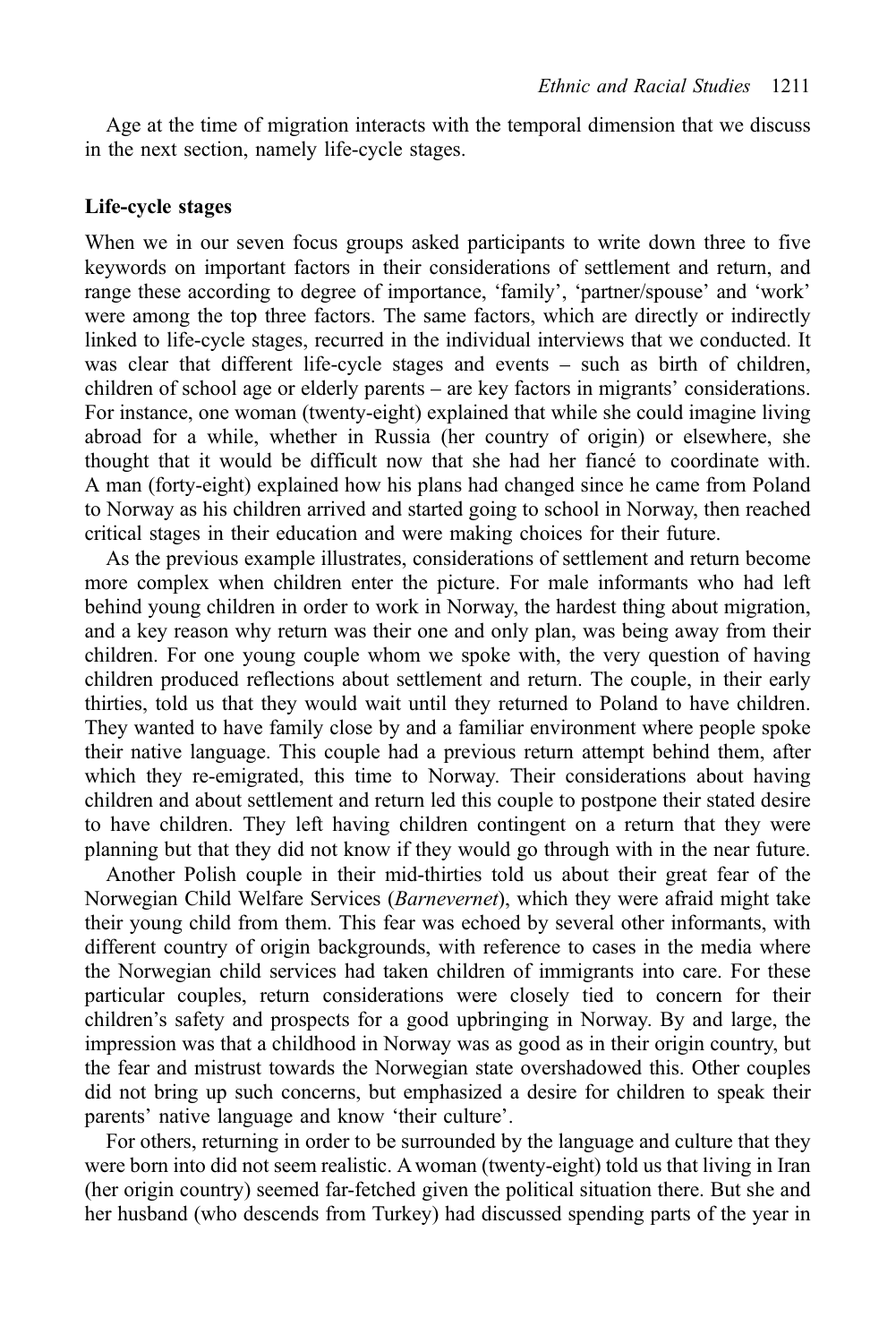Turkey in the distant future, during retirement. But moving from Norway as long as their children were small was not an option. Assessing her own attachment to Norway, 'despite not being born here', she found it difficult to imagine that her children would be willing to leave and able to fully function in a different environment. Ruling out return while the children were small and keeping 'return during retirement' as an option is parallel to the changing ideas about the migration project that we previously discussed. One man (twenty-eight) explained that for his parents, at the age of fifty, returning to Bosnia and Herzegovina is not an option. As he put it, returning would require them to 'start from scratch; again'. However, in his assessment, they could possibly consider moving back upon retirement: 'or "moving there" is perhaps exaggerating a bit…. that you have an address here, but you are there a lot'.

Growing older comes with a greater number of obligations, in some cases towards the family that one was born into. For those who have parents in their country of origin, returning in order to attend to elderly parents is a significant and possible future scenario. This was particularly a concern for the future among those of our informants who either had no siblings left the in the country of origin or no siblings at all. It was a lived experience for a female informant (forty-three) who had spent eight years in Pakistan looking after her mother-in-law before 'returning' with her children to Norway. Her example underlines the fact that return, as much as migration, is a reversible action. If a migrant can return, he or she can also re-migrate, regardless of what the intentions at various stages in the process might have been.

A final aspect of life-cycle stages with regard to return migration is that of funeral considerations (Mazzucato et al. [2006\)](#page-15-0). For some elderly migrants, nostalgia towards their origin country can be seen in parallel with the more general nostalgia towards their childhood. The desire to be buried close to parents and siblings contrasts with the fact that many of the same migrants have decided against return because they have children and grandchildren living in the country of settlement. When death occurs, close family members are faced with the practical issues of funeral rituals and burials, involving people and places across transnational social fields (Levitt and Glick Schiller [2004\)](#page-15-0). A man in his forties told us how his father wanted to bury his mother in Pakistan. However, he and his brother, along with their children, had convinced the father to bury the mother in Norway, close to her children and grandchildren. Despite a clear sense of ambivalence, his father agreed to this and the funeral took place in Norway.

As the above suggests, interactions between return intentions and life-cycle stages are in part related to the number of people who 'depend' on the person in question, at different stages of life. Before establishing a family, one has greater freedom in choosing where to live. This changes when one establishes a family, or reunites with a spouse and family from the origin country. Children grow up, and later grandchildren are born, altering the balance of attachments to people in different places. For both migrants and descendants of migrants, life-cycle stages influence transnational ties, as concerns about own children's identity and cultural heritage may strengthen or weaken those ties (Levitt [2009](#page-15-0)). But only in rare cases does so-called 'ethnic return' take place (see e.g. Duval [2004;](#page-14-0) Tsuda [2003](#page-16-0)). In contrast, elderly parents left in the country of origin constitute an important pull-factor for migrants with regard to return intentions, but in these cases it is rare that (permanent) return takes place (Baldock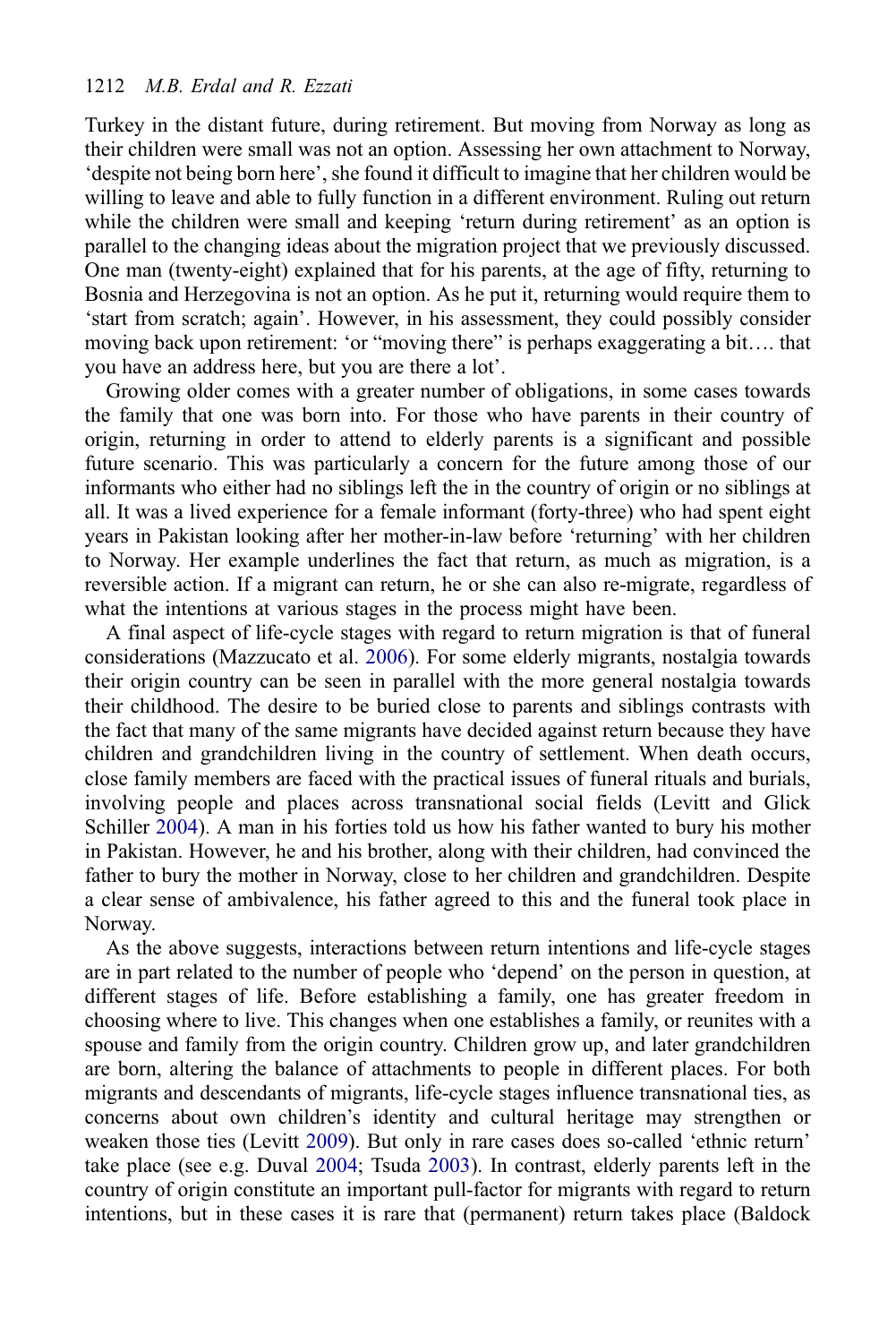[2000\)](#page-14-0). Many migrants plan to return to their country of origin upon retirement (Warnes and Williams [2006](#page-16-0)). However, when it is time to retire, it is common not to return permanently, but to circulate between the country of origin and settlement, with shorter or longer periods in each (Hunter [2011](#page-15-0)). Such circulation is often connected with seasonal and climatic considerations (Conway and Rork [2011](#page-14-0)), similar to the case of retired non-migrants from northern Europe who spend parts of the year in southern European countries such as Spain (Gustafson [2008](#page-15-0)).

Migrants take different aspects of their lives into consideration when reflecting on the possibility of return versus settlement. Many of these aspects are linked to lifecycle stages and include the upbringing of children, taking care of elderly parents in the origin country, the idea of return or circulation during retirement, and, finally, thinking about funeral arrangements. Our data illustrate that changing obligations to 'significant others' in relation to different life-cycle stages affect considerations of settlement and return, and it does so across national and ethnic backgrounds. Lifecycle stages are significant markers of change in perspective for people in all societies. But in migration research in general, and with regard to settlement and return considerations in particular, the salience of life-cycle stages, above and beyond that of national backgrounds, is surprisingly absent. There are some exceptions to this, including research on the considerations of elderly labour migrants in France, who had planned for retirement migration but who saw things differently after retirement (Hunter [2011](#page-15-0)).

#### Conclusion

An analysis of settlement and return considerations that foregrounds temporal dimensions clearly shows that questioning dominant categories, such as the national, can lead to important insights. Some of these insights are intuitive and based on common sense, yet their implications are rarely drawn into methodological development or theoretical elaborations in migration research.

National background obviously did have an effect on our informants' responses about settlement and return considerations, as time interacts with a range of other dimensions such as the political situation or career prospects in the country of origin or settlement. However, their considerations of staying in Norway or returning to their country of origin predominantly had common-ground reasoning, across very different national contexts, such as Australia, Bosnia and Herzegovina, Brazil, Germany, Morocco, Russia and Vietnam.

Foregrounding the temporal dimensions has highlighted the changeability of settlement and return considerations across informants' countries of origin. Having school-going children in Norway, for instance, was a factor far outweighing the importance of economic or political circumstances in origin countries as different as Iran, Pakistan and Poland; much as having elderly parents in need of care in the country of origin was something that could be the decisive factor for a long-term return migratory move. Furthermore, a temporal approach highlights the reversibility of migration. If a migrant can return, he or she can also re-migrate, regardless of what the intentions at various stages in the process might have been.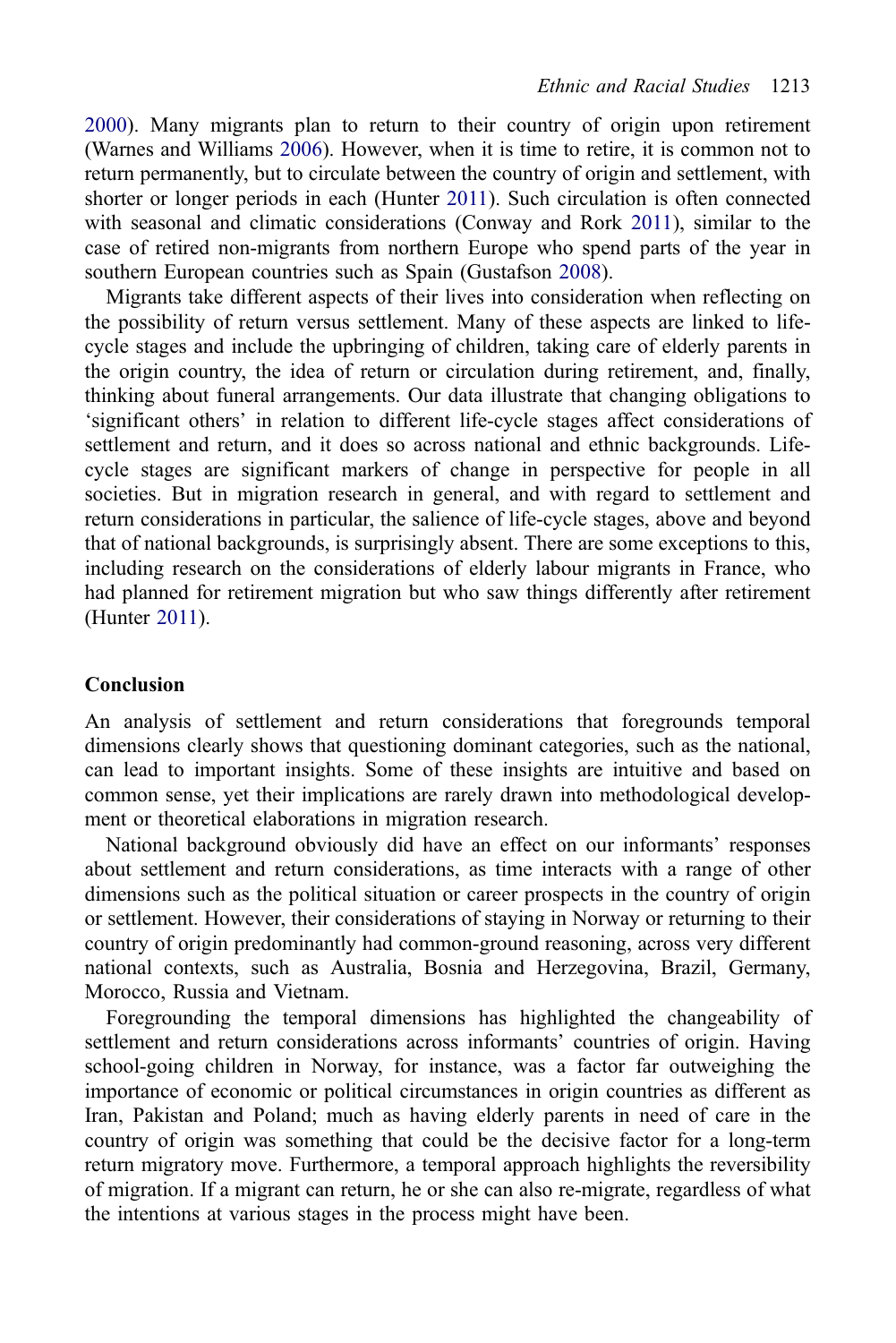#### 1214 M.B. Erdal and R. Ezzati

Our analysis illustrates some of the reasons why the longer migrants spend in the settlement country, the less likely they are to return to their country of origin. Rather than being an inevitable and unidirectional development, this is related both to life-cycle stages in an individual's life and to where 'significant others' are located. As part of the settlement process, migrants often establish or reunite with family, make friends, invest in children's education and buy property in the country of settlement. Foregrounding the temporal dimensions highlights generational differences, as the relative proportion of life spent in the origin versus settlement country has consequences for thoughts on settlement and return. The relative proportion of time spent in the country of settlement versus origin changes over the life course and is influenced by particular life-changing events. Yet, the significance of memories and attachments in the country of origin – at the time of migration – remains. Drawing on an analysis of migrants' reflections on settlement and return that foregrounds temporal dimensions leads us to question takenfor-given categories in migration research. We find that considerations of settlement and return vary along a continuum, where the distinction between 'migrant' and 'second generation' is often blurred. What makes more of a difference are the memories or attachments that one has to countries of origin and settlement. Thus, we find that the degree of memories and attachments provides a better distinction for analysis than one between 'migrants' and 'second generation'.

Migrants and their descendants' return considerations are evidently multilayered and in process, rather than static. An approach placing temporal dimensions centre stage adds to the understanding of individual lived experiences. These experiences change and develop with the passing of time, influencing thoughts on the possibility of return and the nature of settlement processes. In conclusion, then, both the questions of where migrants are from and when they came are relevant in considerations of settlement and return. Despite the inherent complexities, analyses of migration processes may benefit from adopting an intersectional approach, which includes and considers national and ethnic backgrounds, along with class, gender, religion and temporal dimensions, as appropriate to the given research themes. With regard to settlement and return intentions, for instance, why should we assume that coming from the same origin country should matter more – as an explanatory factor – than gender, or education, or profession? And would the same be the case should analyses of the same kinds of intentions be pursued among internal migrants within a country? The shared patterns that we find across national origins of informants in this article generate hypotheses to be explored in future qualitative and quantitative research, specifically on settlement and return intentions, but also more generally within migration studies.

#### Acknowledgements

We would like to thank all those who shared their thoughts and experiences with us in interviews and focus groups, as well as all those who have contributed with input at various stages, most notably Elin Berstad Mortensen and Lynn P. Nygaard, in addition to the PREMIG team.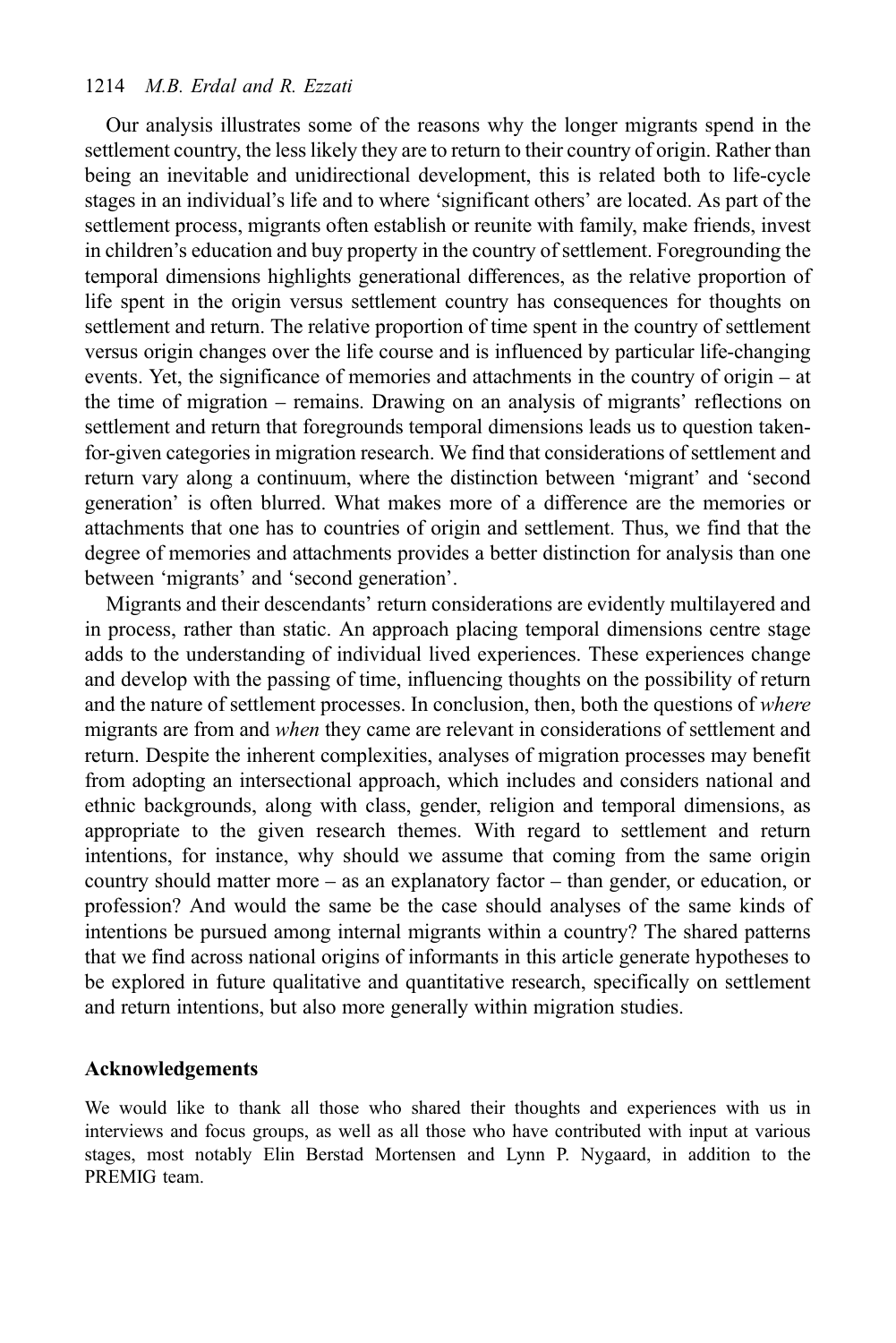#### <span id="page-14-0"></span>Funding

The PREMIG project [\(http://www.prio.org/premig\)](http://www.prio.org/premig) is funded by the Research Council of Norway [grant number 202499].

#### References

- Alghasi, Sharam, Elisabeth Eide, and Thomas Hylland Eriksen, eds. 2012. Den globale drabantbyen: Groruddalen og det nye Norge [The Global Satellite Town: The Grorud Valley and the New Norway]. Oslo: Cappelen Damm akademisk.
- Anwar, Muhammad. 1979. The Myth of Return: Pakistanis in Britain. London: Heinemann.
- Baldock, Cora Vellekoop. V. 2000. "Migrants and their Parents: Caregiving from a Distance." Journal of Family Issues 21 (2): 205–224. doi:[10.1177/019251300021002004.](http://dx.doi.org/10.1177/019251300021002004)
- Blom, Svein, and Kristin Henriksen. 2008. Levekår blant innvandrere i Norge 2005/2006 [Living Conditions among Immigrants in Norway 2005/2006]. Oslo-Kongsvinger: Statistics Norway.
- Brochmann, Grete, and Knut Kjeldstadli. 2008. A History of Immigration: The Case of Norway 900-2000. Oslo: Universitetsforlaget.
- Carling, Jørgen. 2008. "Towards a Demography of Immigrant Communities and their Transnational Potential." International Migration Review 42 (2): 449–475. doi[:10.1111/j.](http://dx.doi.org/10.1111/j.1747-7379.2008.00131.x) [1747-7379.2008.00131.x.](http://dx.doi.org/10.1111/j.1747-7379.2008.00131.x)
- Carling, Jørgen, Marta Bivand Erdal, and Rojan Ezzati. 2014. "Beyond the Insider-outsider Divide in Migration Research." Migration Studies 2 (1): 36–54. doi[:10.1093/migration/](http://dx.doi.org/10.1093/migration/mnt022) [mnt022.](http://dx.doi.org/10.1093/migration/mnt022)
- Carling, Jørgen, and Silje Vatne Pettersen. 2014. "Return Migration Intentions in the Integration–transnationalism Matrix." International Migration. doi[:10.1111/imig.12161.](http://dx.doi.org/10.1111/imig.12161)
- Cassarino, Jean-Pierre. 2004. "Theorising Return Migration: The Conceptual Approach to Return Migrants Revisited." International Journal on Multicultural Studies 6 (2): 162-188.
- Conway, Karen Smith, and Jonathan C. Rork. 2011. "The Changing Roles of Disability, Veteran, and Socioeconomic Status in Elderly Interstate Migration." Research on Aging 33 (3): 256–285. doi[:10.1177/0164027511399107.](http://dx.doi.org/10.1177/0164027511399107)
- Cwerner, Saulo B. 2001. "The Times of Migration." Journal of Ethnic and Migration Studies 27 (1): 7–36. doi[:10.1080/13691830125283.](http://dx.doi.org/10.1080/13691830125283)
- Duval, David Timothy. 2004. "Linking Return Visits and Return Migration among Commonwealth Eastern Caribbean Migrants in Toronto." Global Networks 4 (1): 51–67. doi[:10.1111/](http://dx.doi.org/10.1111/j.1471-0374.2004.00080.x) [j.1471-0374.2004.00080.x.](http://dx.doi.org/10.1111/j.1471-0374.2004.00080.x)
- Dzamarija, MinjaTea. 2010. Barn og unge med innvandrerforeldre: Demografi, utdanning, inntekt og arbeidsmarked [Children and Young People with Immigrant Parents: Demography, Education, Income and Labour Market]. Oslo-Kongsvinger: Statistics Norway.
- Erdal, Marta Bivand. 2012. "'A Place to Stay in Pakistan': Why Migrants build Houses in their Country of Origin." Population, Space and Place 18 (5): 629–641. doi:[10.1002/psp.1694.](http://dx.doi.org/10.1002/psp.1694)
- Erdal, Marta Bivand. 2013. "Migrant Transnationalism and Multi-layered Integration: Norwegian-Pakistani Migrants' Own Reflections." Journal of Ethnic and Migration Studies 39 (6): 983–999. doi[:10.1080/1369183X.2013.765665.](http://dx.doi.org/10.1080/1369183X.2013.765665)
- Erdal, Marta Bivand, and Ceri Oeppen. 2013. "Migrant Balancing Acts: Ways of Understanding the Interactions between Integration and Transnationalism." Journal of Ethnic and Migration Studies 39 (6): 867–884. doi:[10.1080/1369183X.2013.765647.](http://dx.doi.org/10.1080/1369183X.2013.765647)
- Fangen, Katrine, Thomas Johansson, and Nils Hammarén. 2012. Young Migrant: Exclusion and Belonging in Europe. Basingstoke: Palgrave Macmillan.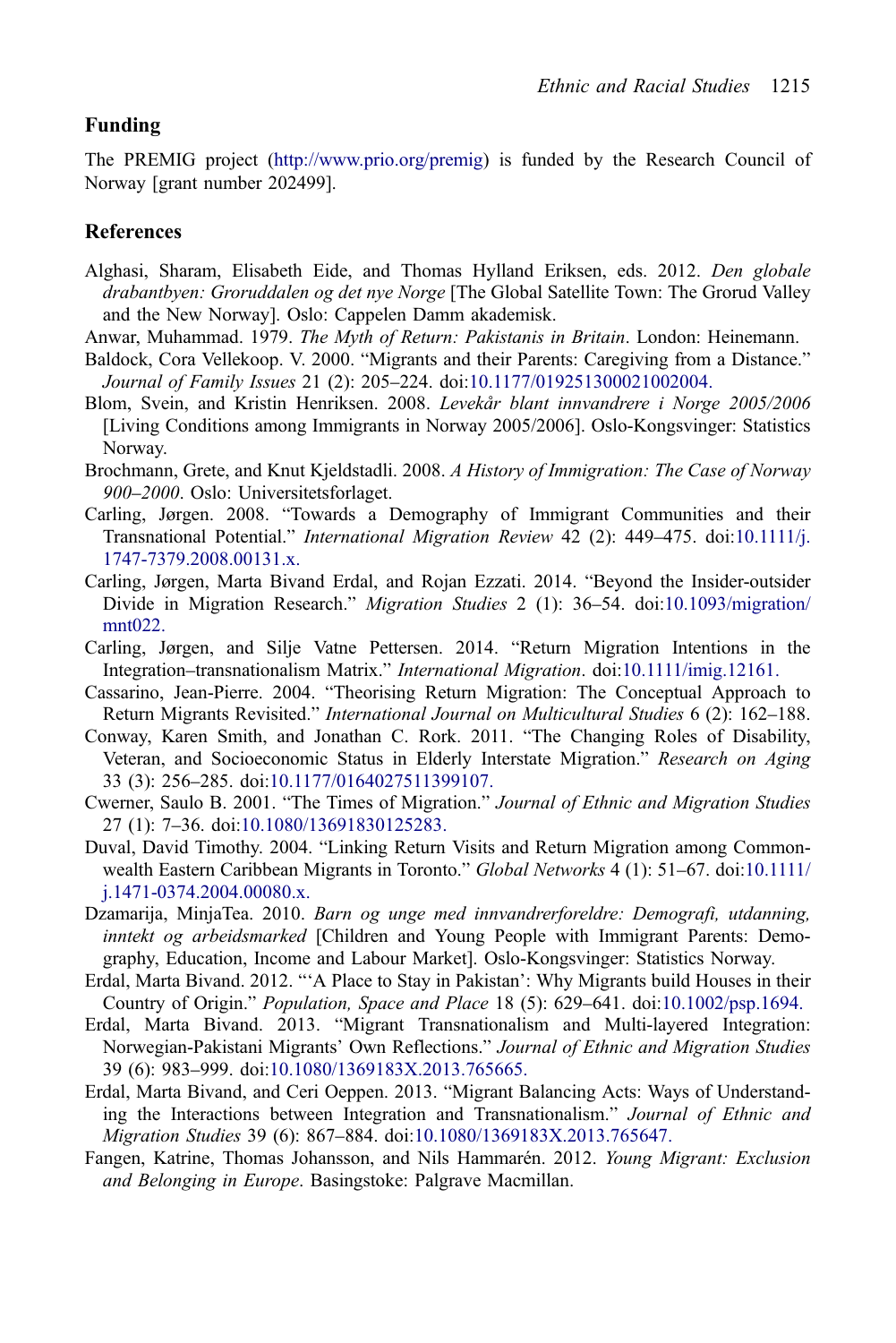- <span id="page-15-0"></span>Gustafson, Per. 2008. "Transnationalism in Retirement Migration: The Case of North European Retirees in Spain." Ethnic and Racial Studies 31 (3): 451–475. doi:[10.1080/0141987070](http://dx.doi.org/10.1080/01419870701492000) [1492000.](http://dx.doi.org/10.1080/01419870701492000)
- Henriksen, Kristin. 2009. Unge som innvandret før skolealder: Hvor like er de norskfødte med innvandrerforeldre? [Young People Who Immigrated Before School Age: How Similar Are They to Norwegian-born People with Immigrant Parents?]. Oslo-Kongsvinger: Statistics Norway.
- Hughes, Howard, and Danielle Allen. 2010. "Holidays of the Irish Diaspora: The Pull of the 'Homeland'?" Current Issues in Tourism 13 (1): 1–19.
- Hunter, Alistair. 2011. "Theory and Practice of Return Migration at Retirement: The Case of Migrant Worker Hostel Residents in France." Population Space and Place 17 (2): 179–192. doi[:10.1002/psp.610.](http://dx.doi.org/10.1002/psp.610)
- Jones, Richard C., and Leonardo De La Torre. 2011. "Diminished Tradition of Return? Transnational Migration in Bolivia's Valle Alto." Global Networks 11 (2): 180–202. doi:[10.](http://dx.doi.org/10.1111/j.1471-0374.2011.00314.x) [1111/j.1471-0374.2011.00314.x.](http://dx.doi.org/10.1111/j.1471-0374.2011.00314.x)
- Kasinitz, Philip, Mary C. Waters, John Mollenkopf, and Merih Anil. 2002. "Transnationalism and the Children of Immigrants in Contemporary New York." In The Changing Face of Home. The Transnational Lives of the Second Generation, edited by Peggy Levitt and Mary C. Waters, 96–122. New York: Russell Sage Foundation.
- King, Russell, and Anastasia Christou. 2010. "Cultural Geographies of Counter-diasporic Migration: Perspectives from the Study of Second-generation 'Returnees' to Greece." Population, Space, and Place 16 (2): 103–119. doi:[10.1002/psp.543.](http://dx.doi.org/10.1002/psp.543)
- King, Russel, and Ronald Skeldon. 2010. "'Mind the Gap!' Integrating Approaches to Internal and International Migration." Journal of Ethnic and Migration Studies 36 (10): 1619–1646. doi[:10.1080/1369183X.2010.489380.](http://dx.doi.org/10.1080/1369183X.2010.489380)
- Kivisto, Peter, and Vanja La Vecchia-Mikkola. 2013. "Immigrant Ambivalence toward the Homeland: The Case of Iraqis in Helsinki and Rome." Journal of Immigrant and Refugee Studies 11 (2): 198–216. doi[:10.1080/15562948.2013.759000.](http://dx.doi.org/10.1080/15562948.2013.759000)
- Levitt, Peggy. 2009. "Roots and Routes: Understanding the Lives of the Second Generation Transnationally." Journal of Ethnic and Migration Studies 35 (7): 1225–1242. doi[:10.1080/](http://dx.doi.org/10.1080/13691830903006309) [13691830903006309.](http://dx.doi.org/10.1080/13691830903006309)
- Levitt, Peggy, and Nina Glick Schiller. 2004. "Conceptualizing Simultaneity: A Transnational Social Field Perspective on Society." International Migration Review 38 (3): 595–629.
- Mazzucato, Valentina, Mirjam Kabki, and Lothar Smith. 2006. "Transnational Migration and the Economy of Funerals: Changing Practices in Ghana." Development and Change 37 (5): 1047–1072. doi[:10.1111/j.1467-7660.2006.00512.x.](http://dx.doi.org/10.1111/j.1467-7660.2006.00512.x)
- Michail, Domna. 2009. "Working Here, Investing Here and There: Present Economic Practices, Strategies of Social Inclusion and Future Plans for Return among the Albanian Immigrants in a Greek–Albanian Border Town." Southeast European and Black Sea Studies 9 (4): 539–554. doi[:10.1080/14683850903315029.](http://dx.doi.org/10.1080/14683850903315029)
- Plane, David A., and Jason R. Jurjevich. 2009. "Ties that No Longer Bind? The Patterns and Repercussions of Age-articulated Migration." Professional Geographer 61 (1): 4–20. doi[:10.1080/00330120802577558.](http://dx.doi.org/10.1080/00330120802577558)
- Population Statistics. 2013. Immigrants and Norwegian-born to Immigrant Parents, 1 January 2013. Oslo-Kongsvinger: Statistics Norway.
- Razum, Oliver, Nuriye N. Sahin-Hodoglugil, and Karin Polit. 2005. "Health, Wealth or Family Ties? Why Turkish Work Migrants Return from Germany." Journal of Ethnic and Migration Studies 31 (4): 719–739. doi[:10.1080/13691830500109894.](http://dx.doi.org/10.1080/13691830500109894)